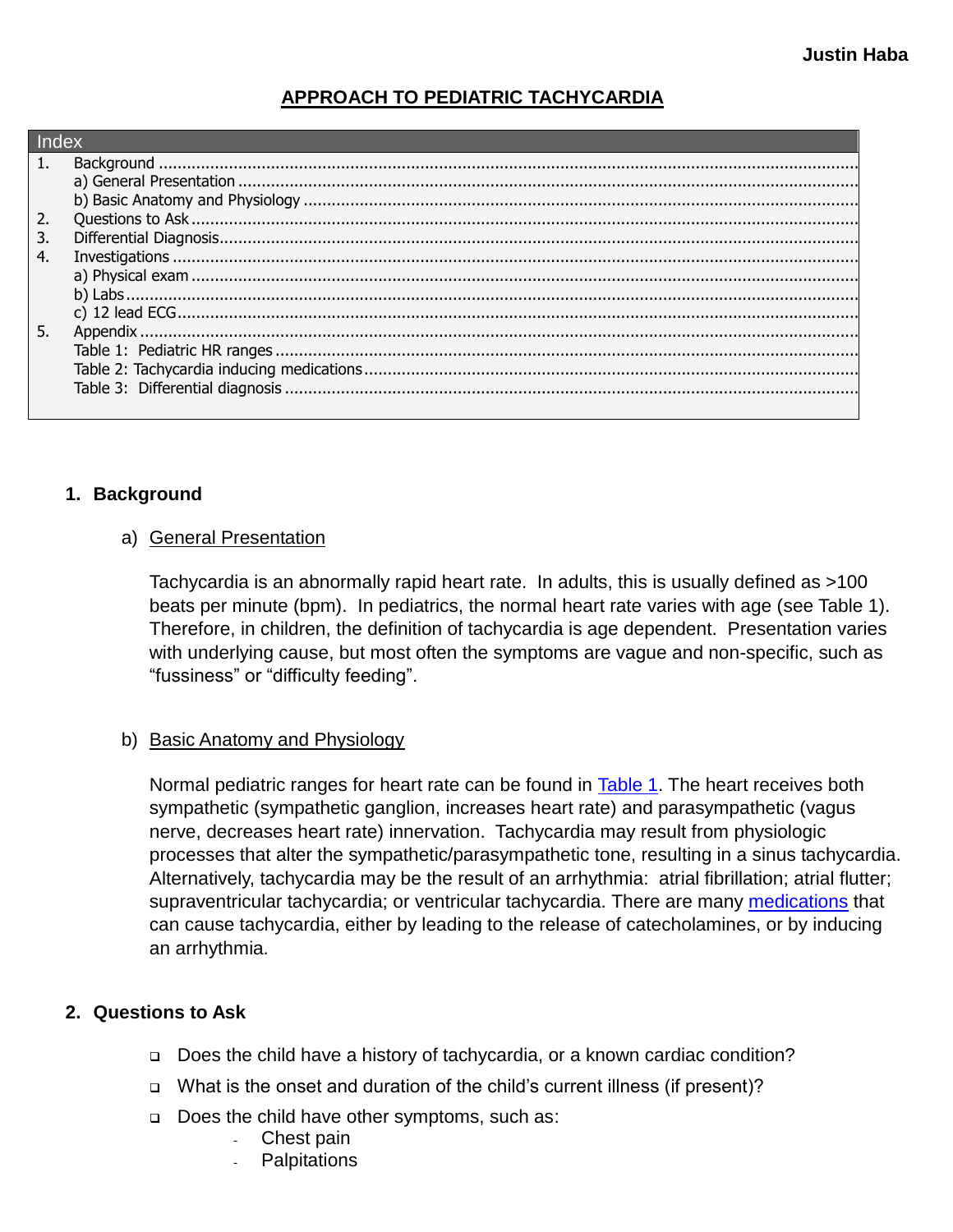- Shortness of breath
- Colour change
- **Syncope**
- Neurologic symptoms (e.g., change in level of consciousness)
- Does the child take any medications?
- Does the child have any allergies?
- □ Is there a family history of cardiac problems?
	- Arrythmias
- □ Does the tachycardia occur at certain times (e.g., with activity, following meals, under stress)?
- Does the child feel hot/have a fever?
- □ Has the child been vomiting or having diarrhea?
	- Has the child been drinking?
	- What is their urine output?

### <span id="page-1-0"></span>**3. Differential Diagnosis**

- Sinus Tachycardia secondary to dehydration/hypovolemia (most common), fever, hypoxia, anemia, shock, MI, pulmonary edema, hyperthyroidism, hypocalcemia, or medications
- Supraventricular Tachycardia (AV re-entry, junctional, or atrial ectopic)
- u Ventricular Tachycardia
- **D** Atrial flutter
- Atrial fibrillation

\*See Table 3

### <span id="page-1-2"></span><span id="page-1-1"></span>**4. Investigations**

- a) Physical exam
	- Focus on general appearance, hydration status, vital signs, respiratory exam (retractions, increased work of breathing, crackles, wheezing), cardiac exam (dyspnea, liver size, peripheral perfusion, cyanosis, rate/rhythm, murmurs), level of consciousness.
- <span id="page-1-3"></span>b) Labs
	- Electrolytes, CBC, glucose, Mg, Ca. Consider toxicology screen, thyroid function studies, blood gas.
	- □ Consider CXR, cardiac echo.
- <span id="page-1-4"></span>c) 12 lead ECG

### <span id="page-1-6"></span><span id="page-1-5"></span>**5. Appendix**

#### Table 1: Pediatrics HR ranges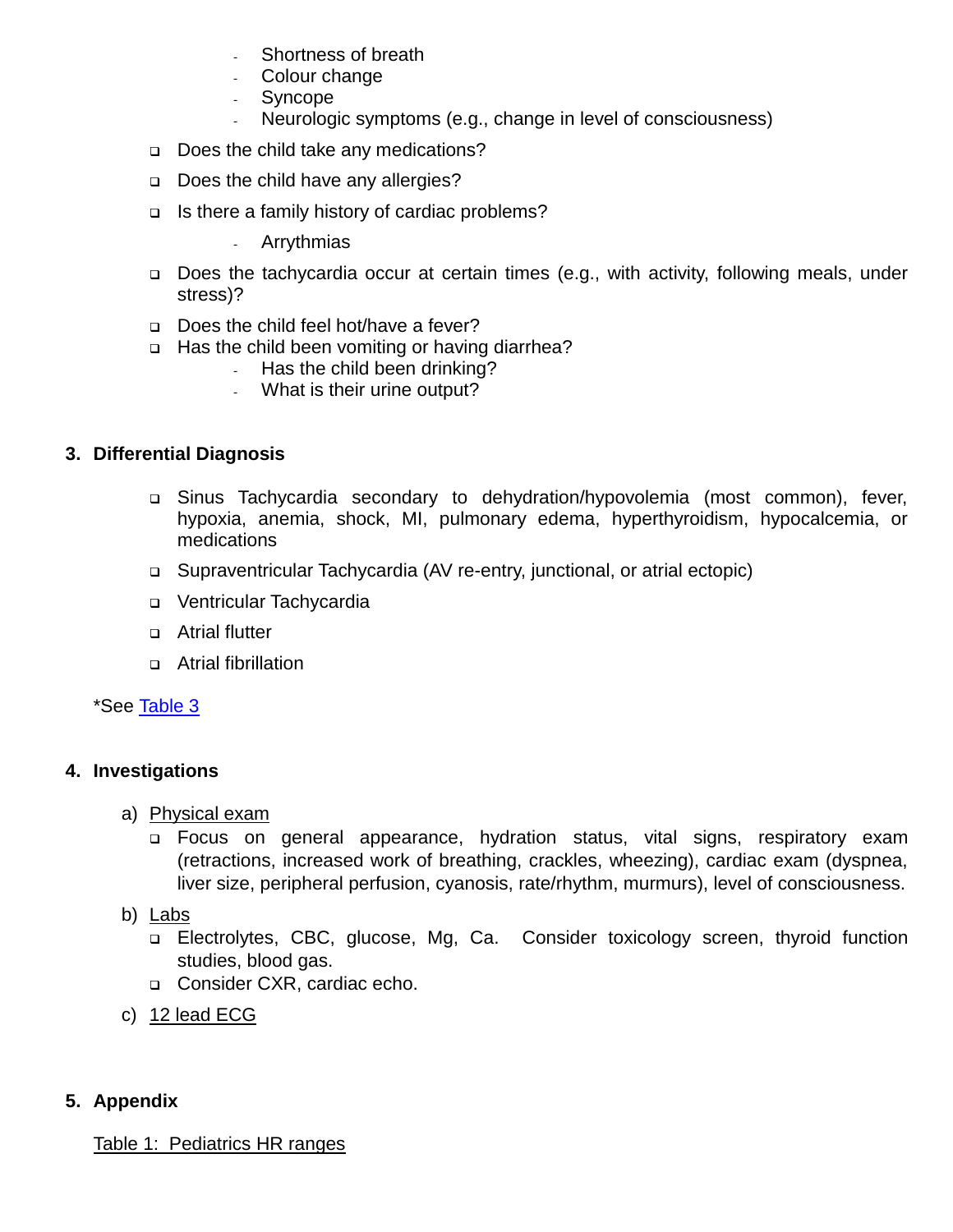| Age         | <b>Normal Range (Average)</b><br>(bpm) |
|-------------|----------------------------------------|
| < 1 day     | 93-154 (123)                           |
| 1-2 days    | 91-159 (123)                           |
| 3-6 days    | 91-166 (129)                           |
| 1-3 weeks   | 107-182 (148)                          |
| 1-2 months  | 121-179 (149)                          |
| 3-5 months  | 106-186 (141)                          |
| 6-11 months | 109-169 (134)                          |
| 1-2 years   | 89-151 (119)                           |
| 3-4 years   | 73-137 (108)                           |
| 5-7 years   | 65-133 (100)                           |
| 8-11 years  | 62-130 (91)                            |
| 12-15 years | 80-119 (85)                            |
| > 16 years  | 60-100                                 |

<span id="page-2-0"></span>Table 2: Tachycardia inducing medications

| Induce increase in<br>catecholamine release                                                                             | <b>Induce Ventricular</b><br>Tachycardia                                                                                                    |  |  |  |
|-------------------------------------------------------------------------------------------------------------------------|---------------------------------------------------------------------------------------------------------------------------------------------|--|--|--|
| amphetamines<br>cocaine<br>caffeine<br>ephedrine<br>٠<br>antihistamines<br>phenothiazines<br>antidepressants<br>tobacco | tricyclics<br>phenothiazines<br>antiarrhythmics<br>٠<br>chloral hydrate<br>٠<br>organophosphates<br>hydrocarbons<br>digoxin<br>amphetamines |  |  |  |
| general anesthesia<br>theophylline                                                                                      | cocaine<br>arsenic                                                                                                                          |  |  |  |

<span id="page-2-1"></span>Table 3: Differential diagnosis

|          | <b>Sinus</b>                                                                     | Supra-<br><b>Ventricular</b><br>Tachycardia<br>(reentry)                                     | <b>Atrial Flutter</b>                                           | <b>Atrial Ectopic</b><br><b>Tachycardia</b> | <b>Junctional</b><br><b>Ectopic</b><br><b>Tachycardia</b> | <b>Ventricular</b><br><b>Tachycardia</b>                                                                             |
|----------|----------------------------------------------------------------------------------|----------------------------------------------------------------------------------------------|-----------------------------------------------------------------|---------------------------------------------|-----------------------------------------------------------|----------------------------------------------------------------------------------------------------------------------|
| Clinical | $\blacksquare$ Fever<br>■ Sepsis<br>■ Shock<br>$\blacksquare$ CHF<br>NE/Epi<br>п | ■50% Wolff-<br>Parkinson-<br>White syndrome<br>■25% Atrio-<br>ventricular<br>nodal reentrant | ■90% have<br>dilated atria<br>■Myocarditis<br>■Digoxin toxicity | Usually normal<br>heart                     | Post cardiac<br>surgery                                   | $\blacktriangleright$ >70% have<br>abnormal heart<br>Post cardiac<br>п.<br>surgery<br>Myocarditis<br>п.<br>■ Long QT |